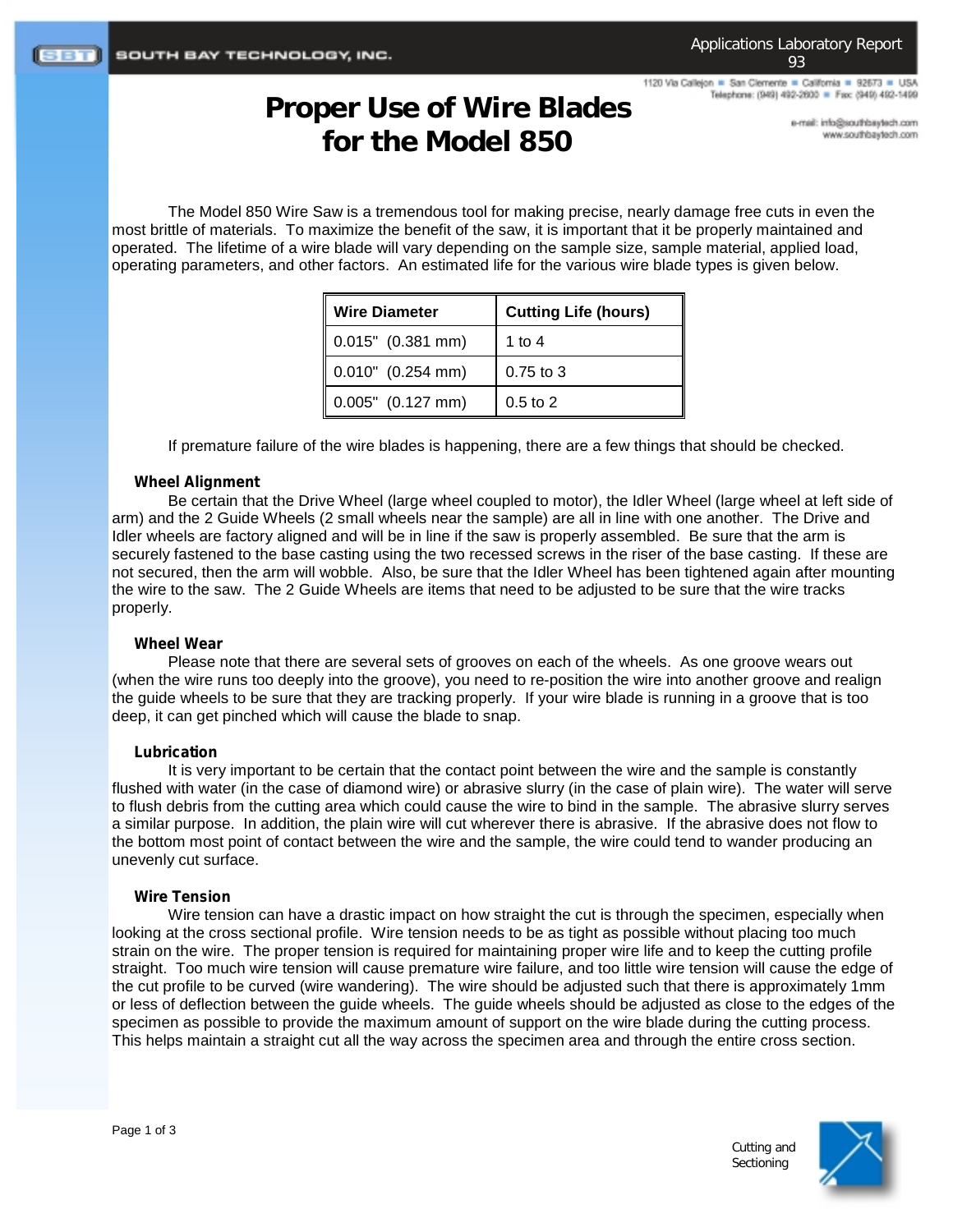1120 Via Calleion . San Clemente . California . 92673 . USA Telephone: (949) 492-2600 = Fax: (949) 492-1499

> e-mail: info@southbaytech.com moo.floeyeedrib.com

Readjusting of the tension will be necessary after a certain number of cuts due to the slight amount of stretching the blade will do during the course of the cut.

Adjusting the wire tension is done as described below (see Figure 1 for illustration):

- 1. Loosen the tension device set screws (#1) by turning counter-clockwise.
- 2. Turn the tensioning screw (#2) counter-clockwise to allow the idler wheel to slide backward. The entire idler wheel assembly (#3) should slide back against the tensioning screw and allow for the wire to be mounted.
- 3. Place the wire into the wire saw by pulling the wire around the drive wheel, holding the wire in place, and stretching the wire to the idler wheel. Pull the wire down on the top of the idler wheel, and then slide the idler wheel assembly forward to place tension on the wire.
- 4. Hold the idler wheel assembly in place while the tensioning screw (#2) is tightened until pressure is felt against the idler wheel assembly  $(#3)$ . Turn the tensioning screw about  $\frac{1}{4}$  turn to add tension.
- 5. Adjust the guide wheels to accommodate the specimen being cut. Loosen the guide wheel set screws (#8) and adjust the spacing and height by sliding the guide wheel mounting brackets (#7) vertically and horizontally. Be sure the guide wheels (#5) are not going to hit the specimen or the work table before the cut is terminated.
- 6. Tighten the guide wheel set screws (#8) to lock into position.
- 7. Check the wire tension between the guide wheels (#5) by gently pressing with your finger or gently lowering the arm down onto the specimen. The wire should deflect less than 1mm from the horizontal.
- 8. If the tension is too loose, turn the tensioning screw (#2) clockwise until the proper tension is obtained. If the tension is too tight, turn the tensioning screw counter-clockwise until the proper tension is obtained.



#### **CAUTION: Do NOT overtighten the wire using the wire tensioning screw. If the wire is too tight, wire failure will immediately occur.**

9. Tighten the tension device set screws (#1) by turning clockwise until the idler wheel is locked in place.





1- Tension device set screws, 2- Tensioning screw, 3- Idler wheel and tension assembly, 4- Wire, 5- Guide wheel, 6- Lateral guide wheel alignment screw, 7- Guide wheel mounting brackets, 8- Guide wheel set screws.



Cutting and **Sectioning**